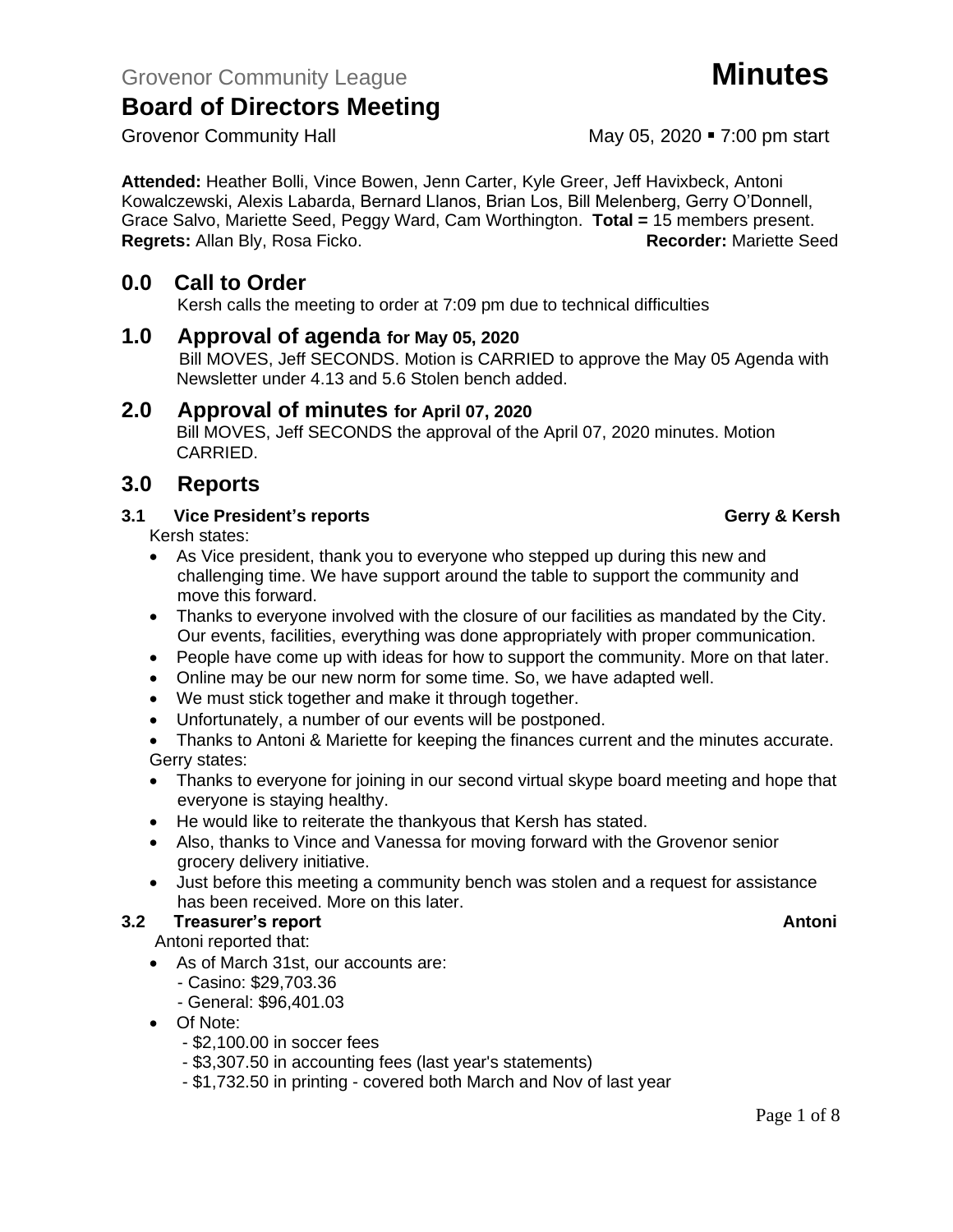Grovenor Community League **Minutes**

## **Board of Directors Meeting**

- In review of the next casino, May 2021 is approximately when the next casino funds are expected to come in. So, based on our current bank levels we will have to reduce our spending from about \$4000 a month to \$1500 a month.
- Gerry thanks Antoni for his managing of the accounts.

#### **3.3** Civics report **Kersh/Gerry**

Jeff reports that:

- His own building application went through with the variance approved. His garage has been demolished and new one is set to be built this weekend.
- Otherwise, things are very quiet with regards to development.

#### **3.4 City of Edmonton Cameron N**

Cameron N absent; no report

• x

### **4.0 Old business**

#### **4.1 Programs and Social update <b>Accord 2018 Heather / Grace Heather / Grace**

Heather stated:

- Bike parade is deferred.
- Day camp in hall is on agenda for later.

#### **4.2 Sports update Rosa**

Rosa absent: Kersh reports

• Nothing has been set due to COVID and dampness of ground due to recent rain, Kersh says with having kids in sports.

#### **4.3 Facilities status update (Hall & Rec Centre) Example 2.4 <b>EXECUTE:** Facilities status update (Hall & Rec Centre) Kyle reported that:

- Not much going on regarding the facilities world.
- Playground is closed. Skate park also closed.
- He is pricing out concrete work for sidewalk and portion of concrete at front and rear doors of hall is on his to do list.
- Omni Sport to be followed up with offline.
- Insurance requirement to review premises every few days discussed. Suggested to ask Amanda to check on things 3 times a week or so. Otherwise, people contact him with information for situations that come up. Decided to ask Amanda to inspect facilities more often.
- Suggested to check cameras more frequently.

*Action item: Jeff to forward concrete contractor info for Kyle.*

*Action item: Kersh will look into Omni Sport situation and forward to Kyle.*

*Action item: Gerry to contact our insurance agent for insurance monitoring requirements. Action item: Kyle to contact Amanda to inspect facilities periodically.*

#### **4.4 Webmaster update on Google Suite Allan**

Allan absent, no report:

#### **4.5 Parking concerns on 144 St. by the school – update Vince** Vince stated:

- No significant development. January school meeting is last meeting.
- The last meeting was attended by the Active School Travel Coordinator, who brings a little extra weight. Tracey Coots is the facilitator. There is a need for a community lead.

Grovenor Community Hall May 05, 2020 • 7:00 pm start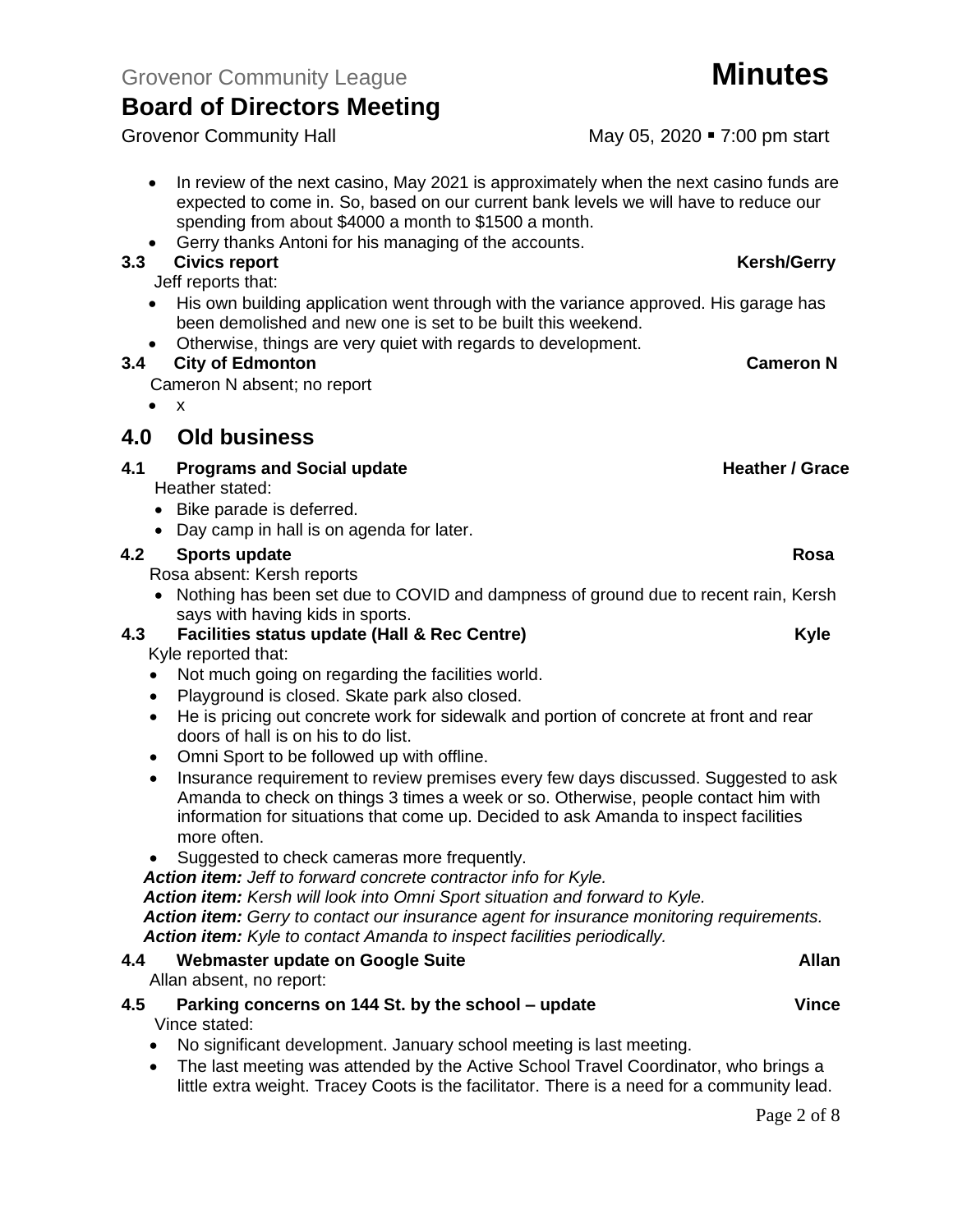Grovenor Community Hall May 05, 2020 • 7:00 pm start

Vince is not it. Representative of Edmonton Public School Board. Who liaises with City on such matters?

- A reply on cross walk on 142 Street and 104 Ave was received from City. Transportation said no to possibility of a light there. They could take it to the next level.
- If we ever did a stop light there, they thought it would adversely affect Grovenor with cut through traffic.
- Gerry pointed their attention to 148 Street and Stony Plain Rd. And to light crosswalk more intently. Upgrade what is currently there. James Parker came to the meeting. *Action item: Kersh happy to contact James Parker re lighting.*

*Action item: Vince to look for letter from James.*

### **4.6 Neighbourhood Watch update Cameron**

Cameron stated:

- The team tried to meet. Another is scheduled for this Thursday.
- He viewed neighbourhood crime map for last 60 days of crime events in Grovenor.
- All thefts occurred in garages. A few thefts of vehicles. One theft over \$5000.
- These are up from 2018 and 2019 statistics for Grovenor.
- It could be the result of better reporting.
- Jenn stated that pre-COVID she met with our police liaison for the community who stated that there is no longer a community liaison officer. Reporting is the best defense we have. It brings more officers into the area. On downtime officers will drive through our community.
- Important to talk to your neighbours to find out what is happening in the area and encourage them to report incidents to get police attention and support.
- Also stated that license plates are being stolen from cars in back alleys. People can purchase special screws for plates that make it harder to steal.
- Spring cleaning could be a draw for people with items piled in the alley. Suggested to keep alleys neat and tidy.
- Engage people who you see walking in the back alley. Speak to them so they know you saw them.
- Motion sensor lights suggested as a deterrent.
- Prior trouble led Cameron to put up cameras and his problems went away.

### **4.7 Rental Policy update Heather Heather Heather Heather**

### Heather reported that:

- She inputted changes on contract templates that were provided by Gerry. She received contracts back from Miriam and Ashley. Now Amanda.
- Such documents get lost over time. We need a proper storage place. Kersh will put on the Google drive used for time sheets.
- Rental contract has not come back from lawyer. She has a sample one from EFCL.
- Kersh did provide EFCL template.

*Action Item: Kersh & Heather to follow up with rental contract and get it to Sterling.*

### **4.8 Garbage bin update Gerry/All**

Kyle reported:

• It is now Fenceline Rentals who we have our garbage service through. Our account is active but is on an on-call basis due to COVID.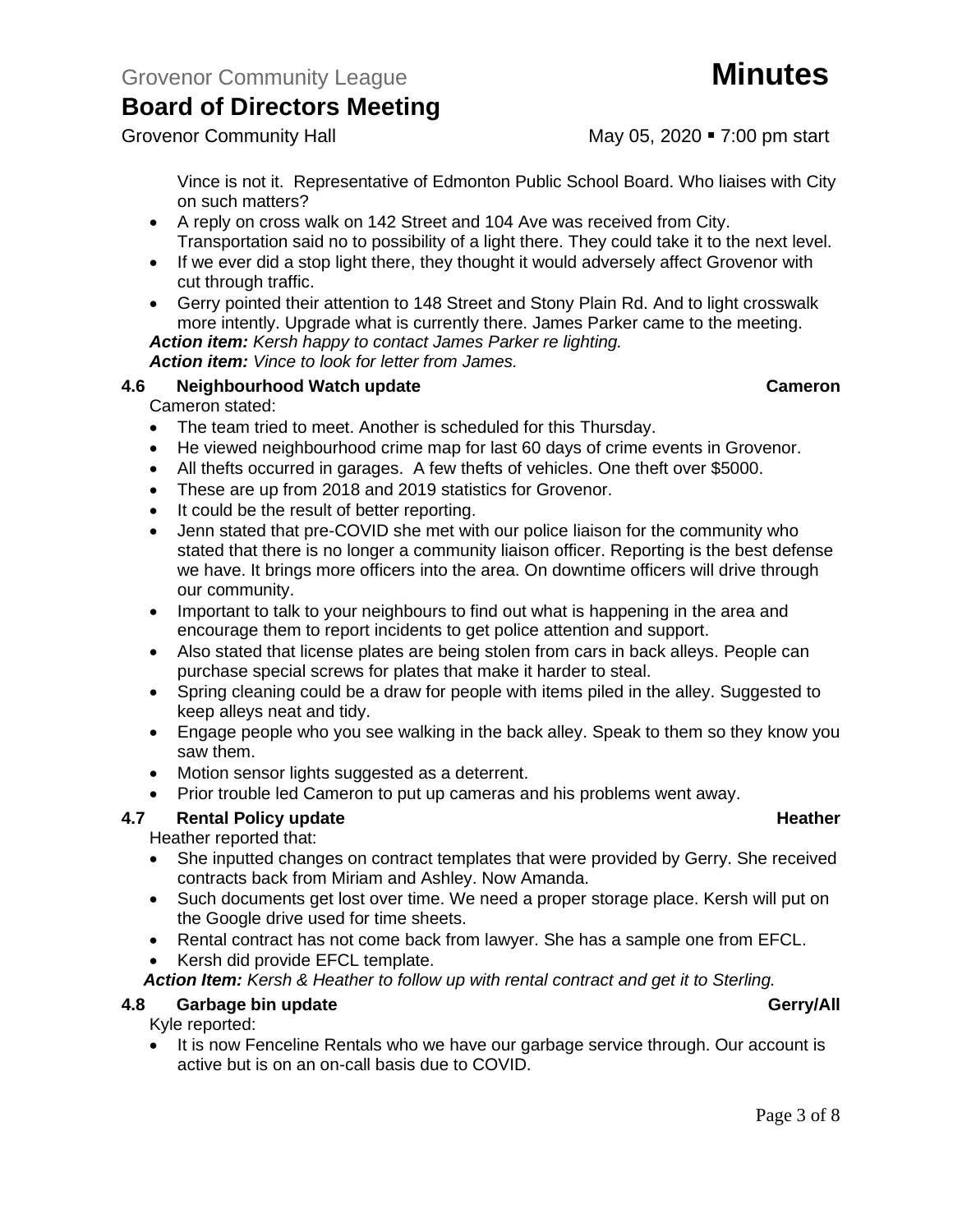Grovenor Community Hall May 05, 2020 • 7:00 pm start

- Cost is \$68 plus \$8.00 admin fee per month. We purchased the bin so get \$7.20 credit per month. A bi-weekly dump.
- We started paying for bin as the City stopped doing bin dumping for free for community leagues.

#### **4.9 CLIP update Kersh**

Kersh reports:

- Antoni and |Kersh are doing a rough reconciliation from 2017 to today.
- \$94,422 has been spent to date from June of 2017 to April of 2020
- 2017, 2018 and 2019 CLIP awarded was a total of \$63,594 which requires the league spend \$127,188 to fully utilize the CLIP amounts awarded. (CLIP is awarded at 50% of anticipated expenditures)
- Based on league expenditures to date of \$94,422, less the amount required to be spent of \$127,188, results in the league still having to spend \$34,765 in order to fully satisfy grants awarded.
- Not specifically requested but we don't want money to go back so City will allow us to spend it on other items we request.
- This is more than enough for items we wanted to spend on this year. Omni Sport, Garden boxes, concrete repairs and one other are what we will spend the \$34,765on.
- The 2018 grant will come up in November of this year which he is working to reconcile.
- $\sim$  \$17,250in grant money that we have and  $\sim$  \$17,250 of our own money we have to spend through 2020.
- We will be okay. Best not to get ahead of ourselves in regard to City funding.

#### **4.10 CLOG**

Kersh reports:

- Deadline was April 30. Brian, Gerry provided information. Around \$10,000 is what we consistently get.
- Clip is for facility maintenance and projects to improve facility repair and maintenance. Clog is strictly for operating purposes. Lights, alarms, telephone, programs we offer, etc. To be able to operate as a non-profit.
- Partially based on membership and what we do, the programs we offer.

#### **4.11 Crosswalk signage/Lights update Gerry/Cameron N**

Gerry reports:

• He understands all of the signs are on hold right now. We will email CoE for an update.

### **4.12 Dog Signage**

Cameron absent; no report **Cameron N/Brian**

#### **4.13 Newsletter update All**

Bill reported:

- Newsletter deadline for submissions, pictures, information is May 23. Hard deadline as he is going out of town.
- Some of the advertisers have backed out. Content might be a little thin this issue.
- Please provide content to Bill if you have any.
- To promote good messages suggested, and more pictures.
- In June newsletter we usually promote Fall Fest.
- He has lost 2 carriers so is putting the call out for more if we know anyone interested.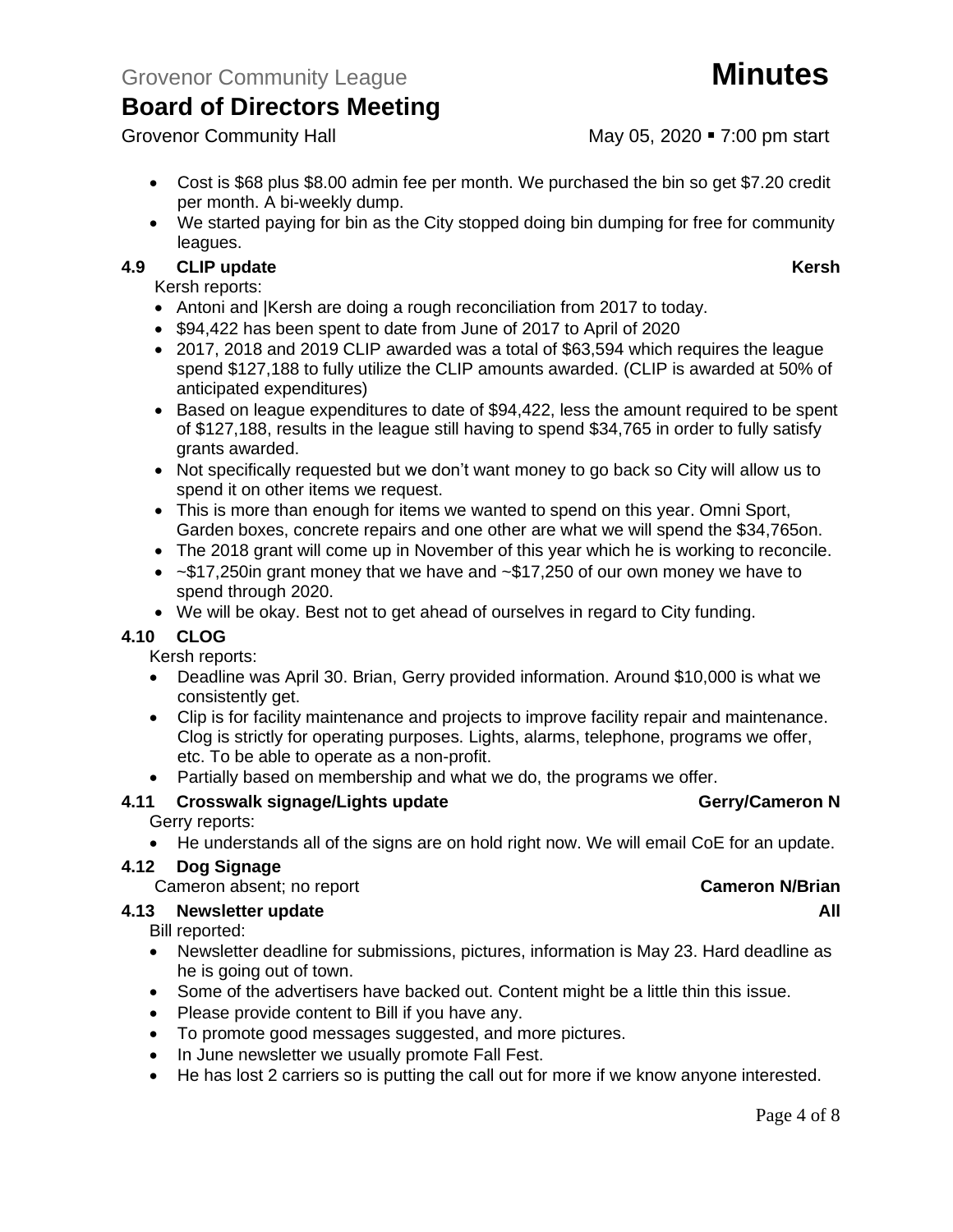- Newsletter will be out on weekend of May 23- June 1<sup>st</sup>.
- School principal will be invited to submit.

*Action Item: The search is on for new carriers. Ask people. Action Item: Bill to ask Cori at school for article.*

### **5.0 Action Items update (for items not yet covered)**

### **6.0 New business**

#### **6.1 Welcome to neighbourhood letter Brian Brian**

Mariette reported that:

- This is an initiative to welcome people to Grovenor and make them feel good about choosing to live here.
- Also, it is an opportunity to make them aware of volunteer opportunities and the necessity for them.

*Action Item: For board members to customize the letter provided and hand out as appropriate.*

#### **6.2 Skate park use Grace**

Kyle reported:

• Kids have been using the skate park. It looks like the City has applied more tape and increased signage

#### *Action Item: x*

#### **6.3 Camp registration deferral Kersh**

Heather reported that:

- City sent a letter asking if we were going to have a day camp this year and if we would be willing to run it. See email.
- She was of the opinion that if the City is offering, we should take advantage of it.
- City summer camp not Green Shack, registration is done through City. 5-day camp.
- If PPE required, we would expect City to provide. We have to be comfortable with proposal.
- *Action Item: Heather to email back to person who asked if we were having it.*

#### **6.4 Community Garden 2020 Kersh**

Brian reported that:

- Wally has completed the last 3 beds in the garden for \$1256.96. He does not charge any labour costs.
- **Motion** to provided \$150 gift certificate for Wally is Moved by Brian, seconded by Gerry. **Motion** carried and approved.
- There are new bird houses and bee house.
- Brian indicated that the City had suggested offering garden beds to families to adopt this year due to Covid 19.
- Most communities rent out garden beds in their garden plots.
- Discussion ensues on whether or not to shift how we allocate garden box use.
- In discussion, Brian was asked if the garden boxes would revert back to community garden boxes in 2021 and he agreed that they would.
- Allocating specific boxes is seen as a way to get more people involved during the pandemic situation.

Grovenor Community Hall May 05, 2020 • 7:00 pm start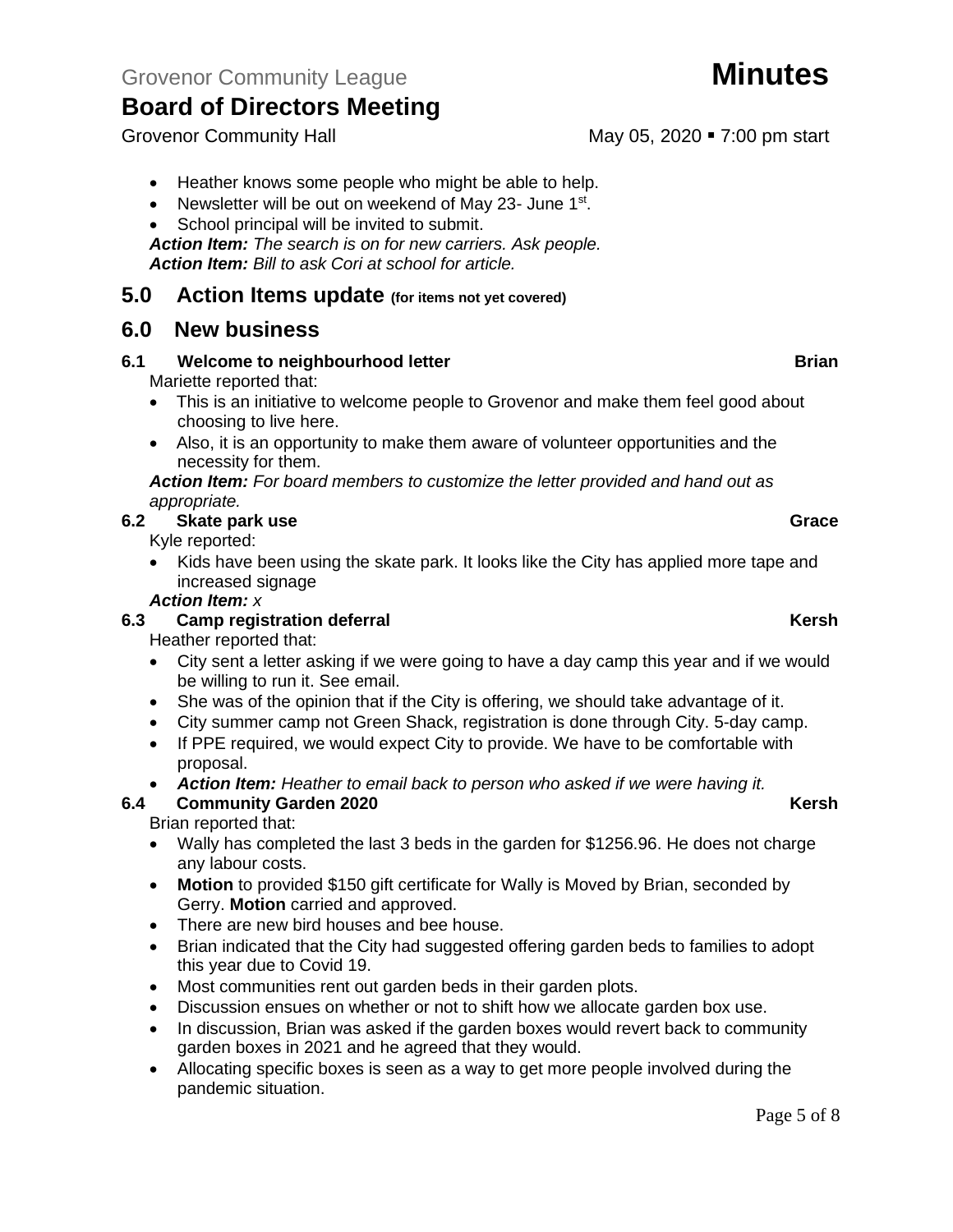Grovenor Community Hall May 05, 2020 • 7:00 pm start

- Strict COVID 19 signage being ordered for garden.
- Other items from Brian:
	- o The 2020 memberships are out.
	- o There are 10 Capital City clean up kits available.
	- $\circ$  Front Yard in Bloom project is looking for a spearhead in Grovenor. Suggested to place this in newsletter.

#### *Action Item***:** *Brian to have Allan & Amelia post on website/social media to spread the word on Front Yard in Bloom initiative*.

*Action Item: Brian will run with finding families for boxes. If we have names of families, send them to Brian. See what comes of it and will then decide on disbursement of boxes. Action Item: Suggested that Cori at school be contacted for potential names.* 

#### **6.5 Assistance to Grovenor Seniors Kersh**

Vince reported that:

- A neighbour approached Vince to see if the community is organizing anything to help seniors. This person was willing to get involved in initiative. Vanessa. Vince will suggest she be a champion for this.
- Brian found pre-made cards from EFCL.
- If we know of people who want to be involved, let Vince know.
- McKernan has done this. When do you need help? When would you like to help? Suggestion to add this extra line.
- Funding to print needs to be considered. A separate card could be added to the newsletter. But it may not be soon enough.
- We will need a point person. Vince to ask Vanessa.
- It could be people need help and don't know where to go.

*Action Item: Information on this initiative to go in newsletter.* 

*Action Item: Vince to ask Vanessa to spearhead.*

### **6.6 Stolen bench All**

- The colorful bench from 144 Street & 107 avenue has been stolen.
- The city gave a price of \$4200 for a metal bench with 10 years of City maintenance.
- Gerry reached out to Cameron Nattress, but no funding available for this purpose.
- A Go Fund me page was suggested for Leah.

*Action Item: Gerry to contact Cameron N.*

### **Adjourned 9:30 pm**

### **7.0 Next meeting – June 03, 2020 ▪ 7:00 pm**

\*Please see March Income Statement included below.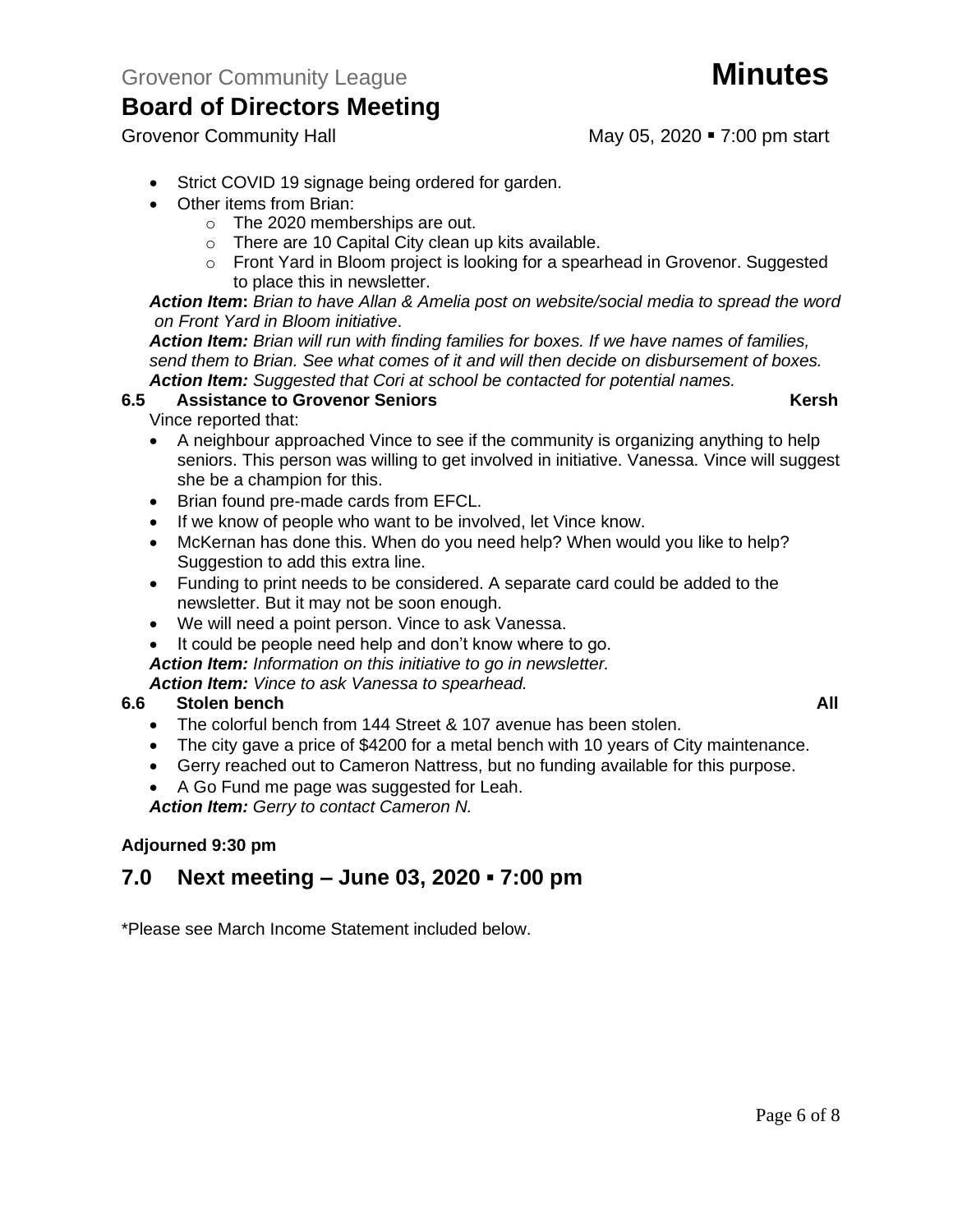# Grovenor Community League **Minutes**

## **Board of Directors Meeting**

Grovenor Community Hall May 05, 2020 • 7:00 pm start

## **Profit and Loss**

#### **Grovenor Community League**

Date Range: Mar 01, 2020 to Mar 31, 2020

| <b>ACCOUNTS</b>                                        | Mar 01, 2020<br>to Mar 31, 2020 |
|--------------------------------------------------------|---------------------------------|
| Income                                                 |                                 |
| Hall Rental Income                                     | \$945.00                        |
| Program Income - Membership Dues                       | \$325.00                        |
| Soccer Fees                                            | \$2,100.00                      |
| <b>Total Income</b>                                    | \$3,370.00                      |
|                                                        |                                 |
| <b>Total Cost of Goods Sold</b>                        | \$0.00                          |
|                                                        |                                 |
| <b>Gross Profit</b><br>As a percentage of Total Income | \$3,370.00<br>100.00%           |